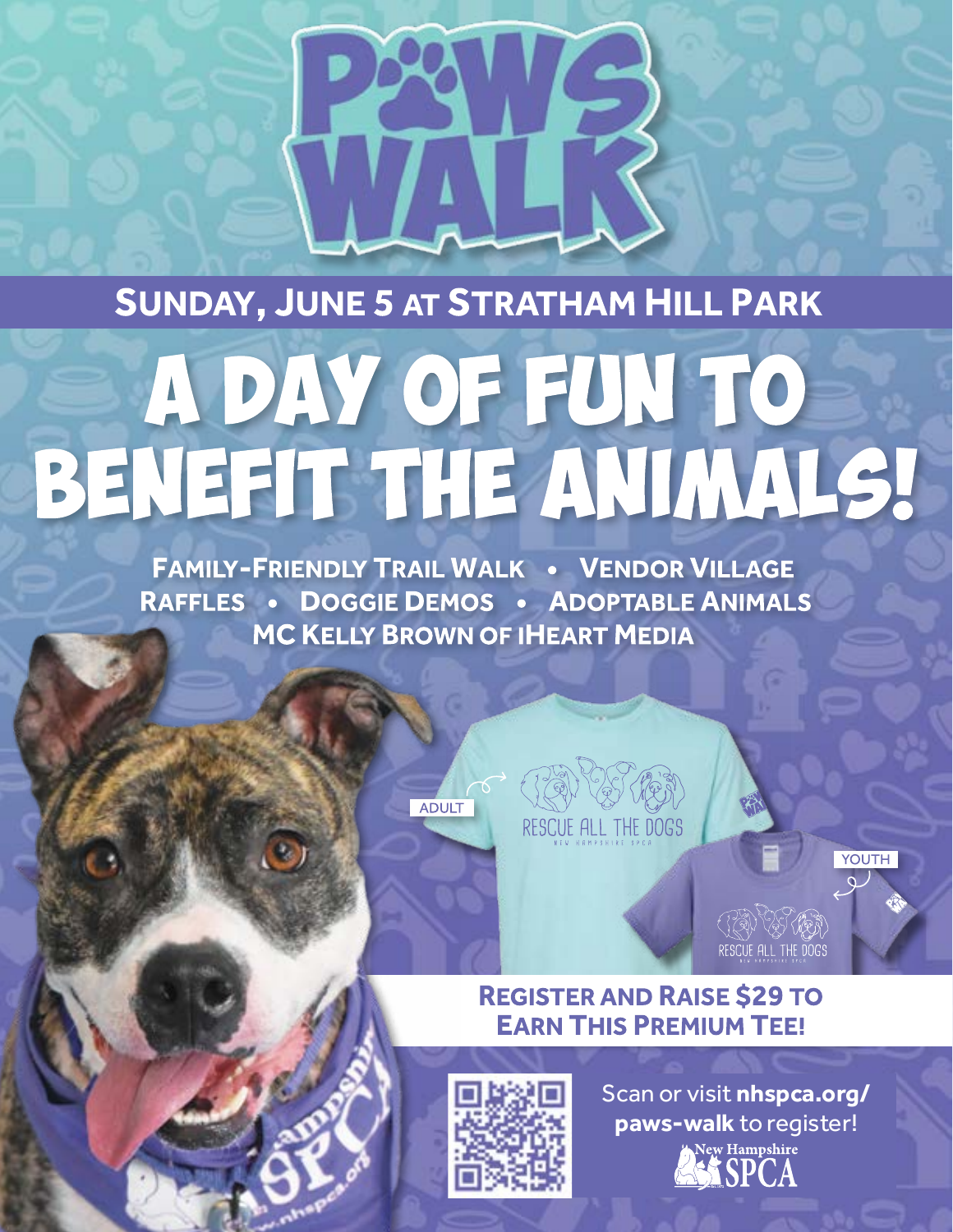## Be a successful walker!

You've registered for Paws Walk. Great! Here are our tips to make the most of the event:

- 1. Wait, you haven't registered for Paws Walk? Don't worry it's easy, just click [here](https://www.classy.org/event/paws-walk-2022/e384310) to get started!
- 2. Walking for the animals is even more of an adventure when you're part of team. Recruit friends, family and co-workers to join you and collaborate on your fundraising goals – or print and post our Paws Walk poster (first page) around your neighborhood to inspire people outside of your network. Then, walk in unity with other animal lovers on June 5!
- 3. Take advantage of your free Classy fundraising webpage. This page is customizable and makes it super easy to share your mission and progress with family and friends electronically. Set your goal high and knock it out of the park! Keep reading for a step-by-step guide to making your page more personal. And don't forget to show others that you're committed by making the first donation.
- 4. Start networking! Reach out to friends and family to tell them that you're planning to make a difference and need their support. Think of outside-of-the-box ways to motivate people to donate. Remember, fundraise like animals' lives are depending on you... because they are! Raise \$29 by May 12 to earn your official Paws Walk t-shirt pictured below! Then keep going to for more cool prizes.
- 5. Now it's time for the fun part: grab your pup, head to Stratham Hill Park, and walk. Join us for the celebration on Sunday, June 5 and know that you are making a huge a difference for homeless animals.
- 6. Make sure to tag us on social media, @nhspca #PawsWalk!

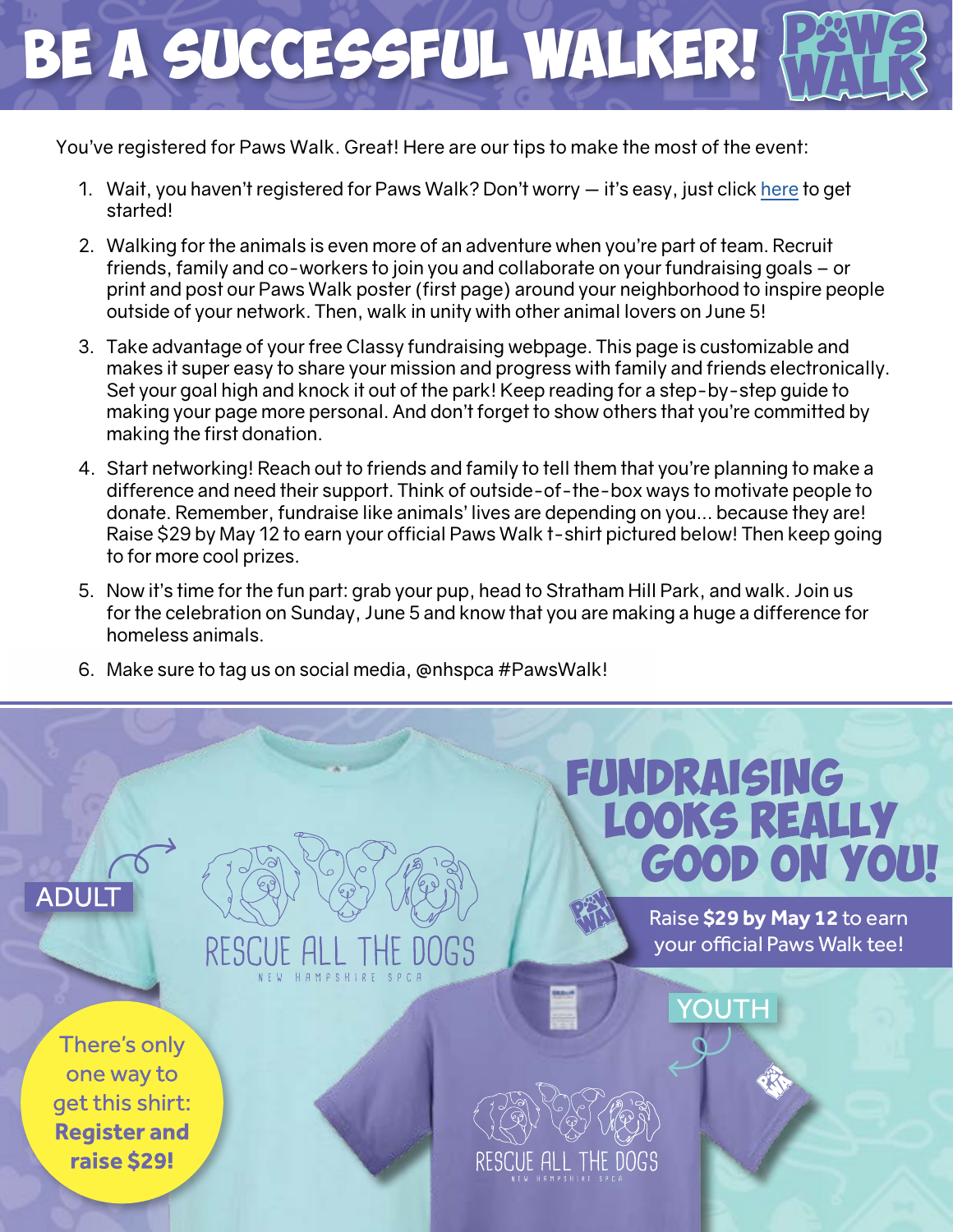### IT'S TIME TO GET SOCIAL!

Tell your family, friends, neighbors, coworkers and anyone else in your network that you're prepared to help homeless animals step by step. **Did you know 15-18% of donations for the average peerto-peer fundraiser are made simply by sharing on Facebook?** Spread your enthusiasm for the #PawsWalk and ask others to support you by donating and sharing your page.

Remember to motivate your donors by informing them how far their dollar stretches. Below is a look at what the money you raise can go toward:



### Posting on social media has never been easier!

To browse our selection of pre-made social graphics (a few are featured below), click [here.](https://nhspca.org/paws-walk-digital-toolkit/) Use these graphics to capture the attention of your friends, and pair them with the link to your personal fundraising page!



Want to give a little more context? Check out our sample posts and feel free to use what works best:

#PawsWalk is back in person! Help me achieve my donation goal of <insert goal here> 100% of donations help the @NHSPCA take care of homeless animals. <insert donation link>

Help me celebrate the 30th anniversary of #PawsWalk. Donate using my fundraising link to help the @NHSPCA find forever homes for all the homeless animals! <insert donation link>

Help make a difference for animals in need. Donate to my @NHSPCA #PawsWalk page to make sure an animal finds the loving home they deserve! <insert donation link>

The @NHSPCA has been helping animals for 150 years! Together, we can ensure animals will be taken care of for another 150. Donate to my #PawsWalk page! <insert donation link>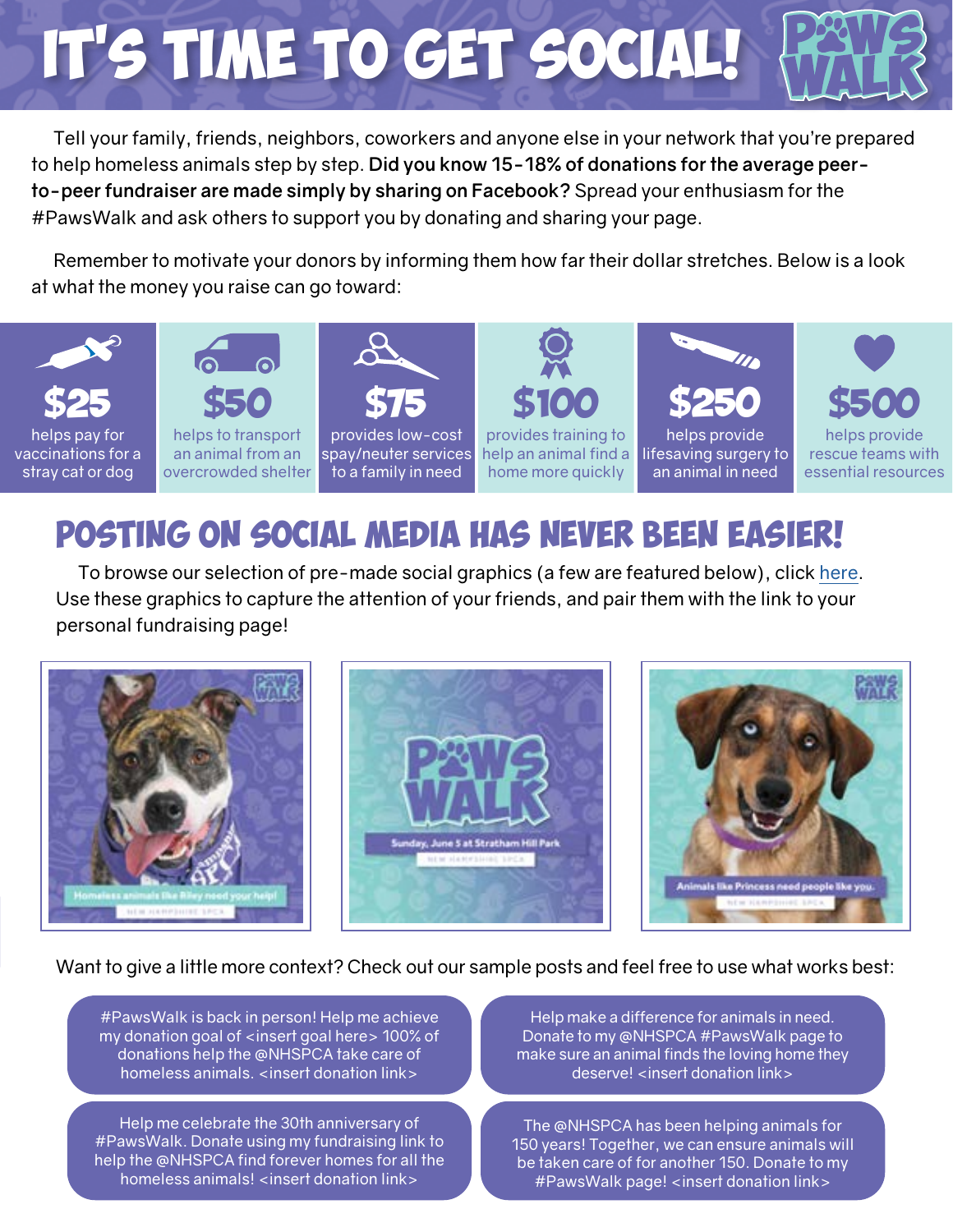### FUNDRAISING MADE EASY!

#### YOU'VE GOT MAIL!

What better way to share your Paws Walk story than with the click of a button? Email is a quick and easy way to reach your friends and family all over the world and ask them to pledge to your cause. Craft a personal email or copy and paste the sample email below:

| <b>New Message</b>                                                                                                                                                                                                                                                                                                       |     |
|--------------------------------------------------------------------------------------------------------------------------------------------------------------------------------------------------------------------------------------------------------------------------------------------------------------------------|-----|
| Recipients                                                                                                                                                                                                                                                                                                               |     |
| Subject Help me help homeless animals!                                                                                                                                                                                                                                                                                   |     |
| Dear friends and family,                                                                                                                                                                                                                                                                                                 |     |
| It can be easy to get lost in the hundreds of scary statistics and overwhelming news reports being<br>thrown at us each day, but throughout it all, we can't forget the ones that need us most, the animals<br>who are voiceless in a time of crisis.                                                                    |     |
| This year, I am pledging to help animals in-need at the New Hampshire SPCA by fundraising for<br>Paws Walk on Sunday, June 5.                                                                                                                                                                                            |     |
| In order to reach my goal of \$____________________, I need your help! Please consider donating to my<br>personal fundraising page *insert fundraising link*                                                                                                                                                             |     |
| The money raised from this event is critical in continuing the life-saving work of the NHSPCA. It's<br>because of compassionate animal lovers like you that they're able to provide vital care and a second<br>chance to so many homeless and neglected animals each year. Here's a look at where your donation<br>goes: |     |
| • \$25 - Helps pay for vaccinations for a stray cat or dog                                                                                                                                                                                                                                                               |     |
| • \$50 - Helps pay to transport an animal from an overcrowded shelter                                                                                                                                                                                                                                                    |     |
| • \$75 - Provides low-cost spay/neuter services to a family who couldn't otherwise afford it                                                                                                                                                                                                                             |     |
| • \$100 - Provides behavioral training for an animal to help them find a home more quickly                                                                                                                                                                                                                               |     |
| • \$250 - Helps provide lifesaving surgery to an animal in need                                                                                                                                                                                                                                                          |     |
| • \$500 - Help provide rescue teams with the resources they need to save lives                                                                                                                                                                                                                                           |     |
| Thank you in advance for any assistance — financial or by spreading the word — that you can lend<br>to my fundraising adventure.                                                                                                                                                                                         |     |
| Sans Senif · iT · B <i>I</i> U A · IE · iE : 三 : 三 : 三 : 1 · 1 · 6 · 文                                                                                                                                                                                                                                                   |     |
| $A \circledcirc \circledcirc A \otimes \bullet \circledcirc$<br>Send                                                                                                                                                                                                                                                     | - 8 |
|                                                                                                                                                                                                                                                                                                                          |     |
| <b>6 STEPS TO \$500!</b>                                                                                                                                                                                                                                                                                                 |     |

Get creative while networking with your friends and family!

Set your goal with homeless animals in mind!

Show your dedication and make the first donation of \$25

Ask 5 of your closest relatives to donate \$50 each

Host a BBQ and ask 5 guests to donate \$20 in lieu of bringing a dish

Sell delicious homemade treats at work for \$5 each

Make milestone challenges to share on social media!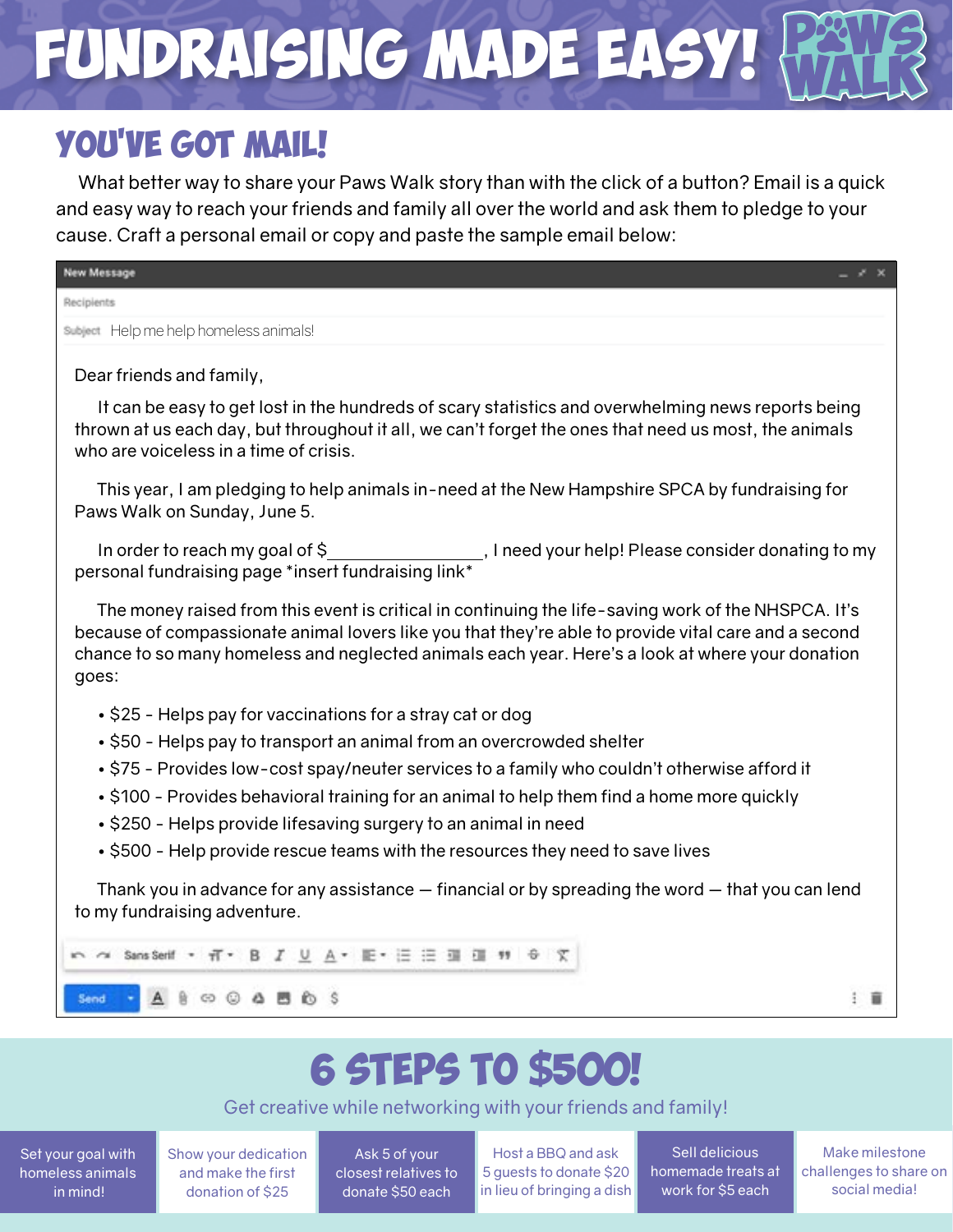### Get the most out of your fundraising page!



### Getting started...



- 1. Click "Register" on the Paws Walk Classy page.
- 2. Choose whether to register as an individual, creating a team or joining an existing team.
- 3. Select the type and number of registrations you'd like to pay for.
- 4. Fill out the information page.
- 5. Finalize your order by clicking "Purchase".

### MAKE IT YOUR OWN...



- 1. You will be prompted to click through the Overview, which features the parts of your page that can be customized. Add a personal touch to your page to maximize donations!
- 2. Click the "STORY" tab to personalize the text that appears on your fundraising page. This is where you can write about your connection to the cause and entice people to support you.

6. You will be directed to your email where you will find a link to your personal fundraising page. The subject line will be "Claim Your Fundraising Page." Click the button to customize certain features, such as your fundraising goal, personal story and photos. If you don't see an email in your inbox within minutes, check your junk folder.



- 7. Claim your account by creating a password that will be linked to the email address you provided.
- 3. View sample emails to send out to your friends, family, co-workers, etc., under the "EMAIL" tab. Certainly don't be afraid to make it unique!
- 4. Click the "DETAILS" tab to update your photo, fundraising goal, and your vanity URL. Changing your URL is incredibly helpful because it gives you a shorter link to send to your family and friends. Once you type in your unique URL, copy the light grey link that appears next to "Set your vanity URL" to share.



5. To get back to this screen at any time, return to your personal fundraising page and locate the "MANAGE" button that appears in the top right corner of your screen.

**Does your employer have a matching gift policy?** This is a simple way to double your gift. Some companies match overall employee fundraising, while others match only employee donations, so be sure to check! Encourage your donors to do the same.